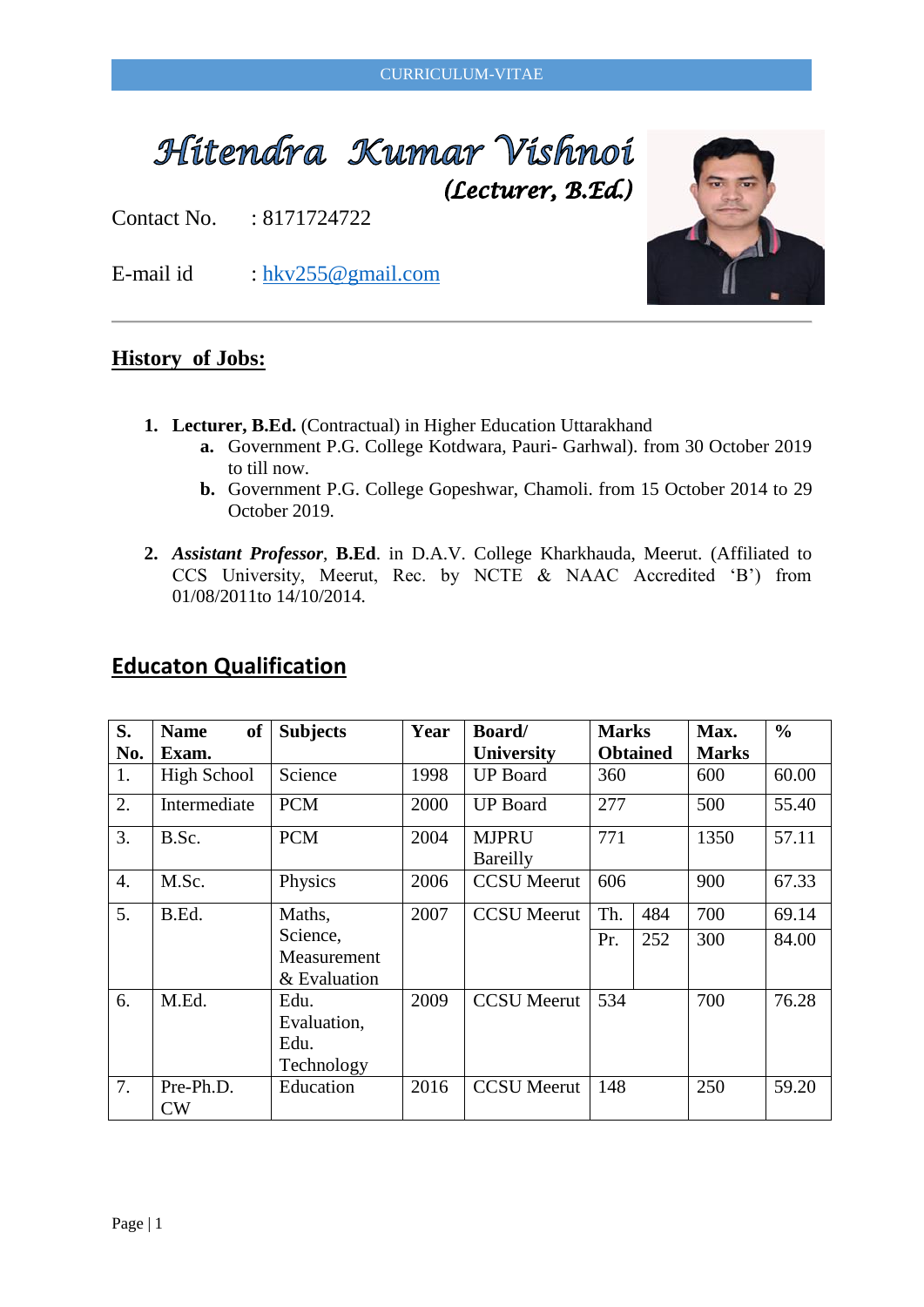#### **Other Qualification**

| <b>S.N.</b> | Name of Exam. | <b>Subjects</b>      | <b>Institutions</b>            | Level                | Month       | Year      |
|-------------|---------------|----------------------|--------------------------------|----------------------|-------------|-----------|
| 1.          | <b>NET</b>    | Education            | <b>UGC</b>                     | LS                   | June & Dec. | 2012      |
| 2.          | CET-Ph.D.     | Education            | Dr .RML Avadh Uni.<br>Faizabad | Ph.D.                | June        | 2012      |
| 3.          | <b>CTET</b>   | Sc. & Maths.         | <b>CBSE</b>                    | Elementary<br>Stage  |             | 2012,2019 |
| 4.          | CCC           | Computer<br>concepts | <b>NIELIT</b>                  | Computer<br>Literacy | May         | 2016      |

### **Research-Paper**

- **"**भारतीय शिक्षा-प्रणाली एवं संस्कृशत: डॉ *श्यामा प्रसाद मखु र्जी के सन्दर्भ में"* Its published in International Journal of Scientific & Innovative Research Studies ISSN : 2347-7660 (Print) | ISSN : 2454-1818 (Online) Vol (5), No.10 October, 2017,Page no.60-65.
- *"माध्यममक मिक्षकों की संवेगात्मक बमुि का उनके समायोर्जन के सम्बन्ध मेंअध्ययन"* Its published in 'समाज विज्ञान शोध पविका'(ISSN 0973-7626) The Half-Yearly Research Journal of Social Sciences,vol-1(Part-I) No.-XXVI ,April-September 2014, Page no.143.

### **Personal profile**

| Name                           | : HITENDRA KUMAR                                             |
|--------------------------------|--------------------------------------------------------------|
| Father's Name<br>Mother's Name | : Mr. ANIL KUMAR<br>: Mrs. SHOBHA RANI                       |
| Date of Birth                  | : $5^{th}$ July 1983                                         |
| <b>Marital Status</b>          | : Married                                                    |
| <b>Blood Group</b>             | : A "Negative"                                               |
| Gender                         | : Male                                                       |
| Nationality                    | : Indian                                                     |
| Cast-Category                  | : General                                                    |
| Languages known                | : Hindi(r-w-s), $English(r-w)$                               |
| <b>Permanent Address</b>       | : A-80, LIG New Avas-Vikas<br>Kashipur-244713, US Nagar (UK) |
| Phone no.                      | : 09837037521, 8171724722                                    |
| E-Mail                         | : $hkv255@gmail.com$                                         |
|                                |                                                              |